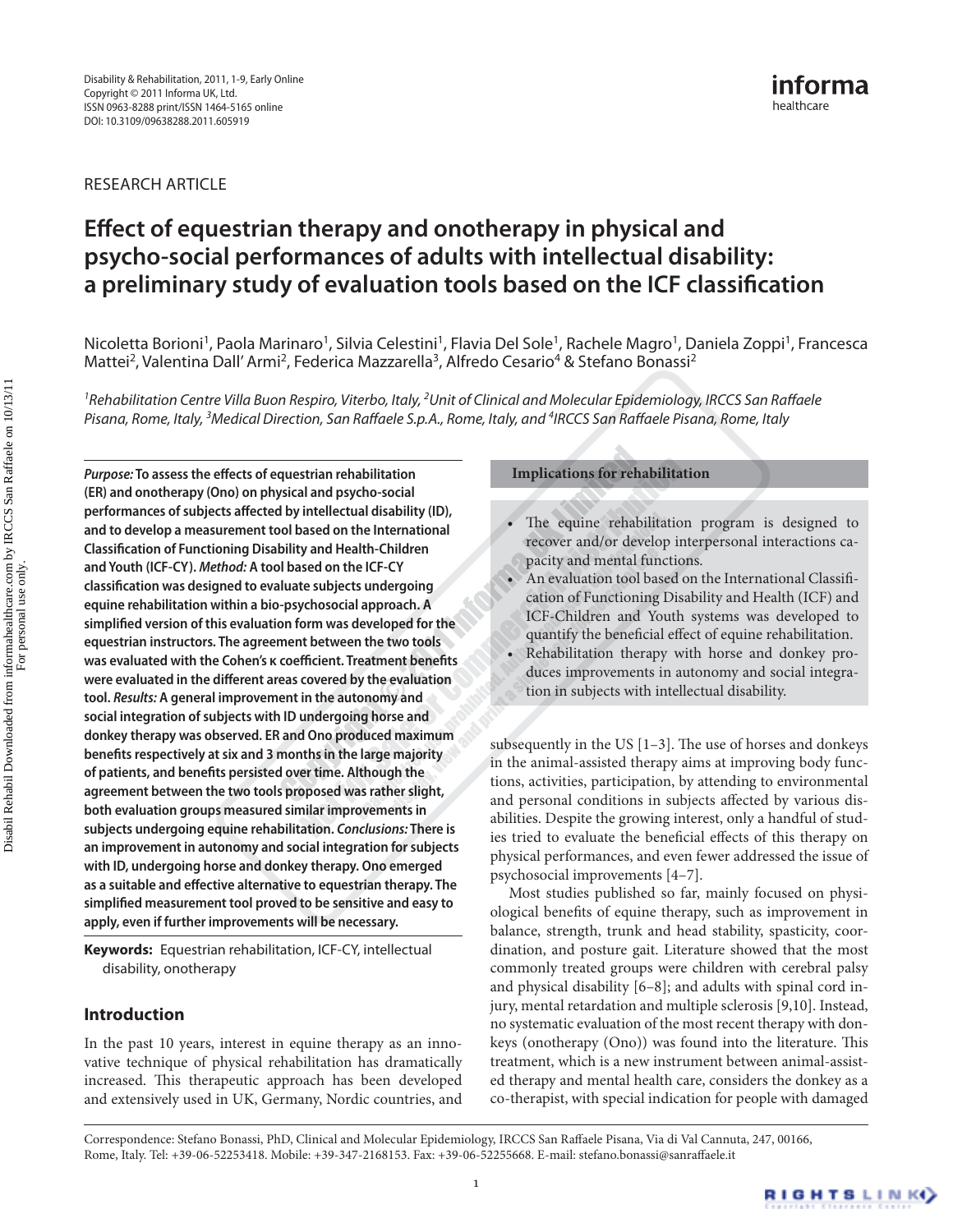psychomotor, emotional, communicative functions. Equestrian rehabilitation (ER) improves posture, balance, and overall function by decreasing muscle stiffness, improving head and trunk postural control, and developing balance reactions in trunk. Also, equine therapy influences patient's confidence and feeling of pleasure by touching, stroking, grooming and giving verbal commands to the horse/donkey. The strength of the helping relationship, characterized by warmth, empathy, trust, acceptance and elaboration, is the most powerful predictor of positive outcome [\[11\]](#page-7-1).

The general need of validated evaluation tools that properly assess functional changes in subjects undergoing equine therapy was clearly emerged from the analysis of the literature. A further priority identified is the use of standard classification criteria for assessing functions, such as those reported in the International Classification of Functioning Disability and Health (ICF [[12](#page-7-2)]). Recent papers on rehabilitation theories suggest that ICF may be regarded as a new paradigm which has integrated the individual model of disability with the social model of disability [[13](#page-7-3)[,14](#page-7-4)]. The emphasis on environmental factors and human functioning as well as the interaction between the two represents a revolution in the way we think about rehabilitation.

ICF is not a measurement tool but rather a classification system, therefore the present research faces two challenges, translating measures of functional status and environmental aspects into the ICF language [\[15\]](#page-7-5), and managing major difficulties which prevent a reliable and standard measurement of the rehabilitation outcome. Among them, the heterogeneous interpretation of terms describing therapeutic activities involving equines, the lack of common rehabilitation protocols, and the poor sensitivity of the few available validation tools are the most critical issues. As a direct consequence of these limitations, no large scale trials have been performed so far [\[10,](#page-7-0)[16](#page-7-6)].

In order to fill the gaps emerging from the literature, a research program was started at Villa Buon Respiro in Viterbo, Italy, a rehabilitation centre specialized in equine therapy, finalized to (i) evaluate the beneficial effect of ER and Ono on adults with intellectual disability (ID) (ii) explore and assess two evaluation tools based on the ICF [\[12\]](#page-7-2) and ICF-CY classification [\[17](#page-7-7)], for personnel with psychological training and for equestrian instructors, respectively. We decided to use also the ICF-CY classification in order to gather as many information as possible, given its wider and more complete range of tools. Furthermore, the use of the ICF-CY classification will facilitate the use of these tools in children undergoing ER.

### **Materials and methods**

#### **Study design and subjects**

An evaluation tool based on the ICF and ICF-CY classification system was developed by a team composed of neurologists, psychiatrists, psychologists, and all equestrian instructors (professionals specialized in ER). This tool aimed at measuring the health condition and domains of subjects undergoing equine rehabilitation according to relevant items reported in the ICF. Most of the evaluation features included in this evaluation tool were designed to be applied only by personnel with

psychological training (Tool A), and therefore, a simplified version of this list, after removing neuro-psychological items, was developed for the use of all therapists involved in the rehabilitation program (Tool B). A copy of these tools, both for ER (Tool A-ER; Tool B-ER) and for Ono (Tool A-Ono; Tool B-Ono), can be downloaded from the official website of the rehabilitation centre [\(http://buonrespiro.sanraffaele.it/rep/pubblicazioni.](http://buonrespiro.sanraffaele.it/rep/pubblicazioni.asp?hw<2009>=<2009>12&id_reparto<2009>=<2009>703) [asp?hw=12&id\\_reparto=703\)](http://buonrespiro.sanraffaele.it/rep/pubblicazioni.asp?hw<2009>=<2009>12&id_reparto<2009>=<2009>703). The first aim of the analysis was to assess the degree of concordance between the two evaluation tools in measuring the improvement of selected abilities in adults with ID. The comparative evaluation was performed in a group of subjects undergoing Ono (at the beginning of the study, after 3 months, 6 months, and 12 months), and in a smaller group undergoing ER (at the beginning of the study, after 6 months, 12 months, and 18 months). The assessment of individual performances was done independently and blindly between personnel with psychological training and equestrian instructors. The performance of the two tools was also compared in the different areas covered by the evaluation program. Finally, the timing at which the improvements were observed and their persistence over time were evaluated.

Eight adult individuals undergoing equine therapy with horses (ER) (mean age = 42.9;  $SD = 1.5$ ), and fifteen individuals undergoing therapy with donkeys (Ono) (mean age=38.6;  $SD = 8.6$ ) were evaluated with both the functioning measurement tools over time. No changes were expected in the cognitive status of subjects included in the study, given their adult age. No external controls were recruited and performance at T0 was considered as reference. In the group undergoing Ono, there were two subjects affected by slight (13.3%), nine affected by moderate (60.0%), and four by severe intellectual impairment (26.7%); in the ER sample, one subject was affected by slight (12.5%), five by moderate (62.5%), and two by severe intellectual impairment (25.0%). Some selected clinical and demographic characteristics of the two study groups are summarized in Table I. The extent of intellectual impairment was assessed at the beginning of treatment by a psychiatrist and a psychologist through a physical examination and a clinical interview with the use of the Vineland Adaptive Behavior Scale [[18](#page-7-8)]. All measurements were performed independently by psychologists and by

Table I. Characteristics of the two study groups undergoing equestrian rehabilitation.

|                         |                       | Equestrian<br>rehabilitation Onotherapy |       |
|-------------------------|-----------------------|-----------------------------------------|-------|
| $N^{\circ}$             |                       | 8                                       | 15    |
| Age (mean)              |                       | 42.9                                    | 38.6  |
| Sex                     | Men                   | 87.5%                                   | 87.7% |
|                         | Women                 | 12.5%                                   | 12.3% |
| Environment             | Institutionalized     | 50.0%                                   | 60.0% |
|                         | Non-institutionalized | 50.0%                                   | 40.0% |
| Intellectual disability | Slight                | 12.5%                                   | 13.3% |
|                         | Moderate              | 62.5%                                   | 60.0% |
|                         | Severe                | 25.0%                                   | 26.7% |
| Comorbidity             | Psychiatric           | 37.5%                                   | 73.3% |
|                         | Medical               | 12.5%                                   | 6.7%  |
|                         | Neurologic            | 12.5%                                   | 6.7%  |
|                         | Nothing               | 37.5%                                   | 13.3% |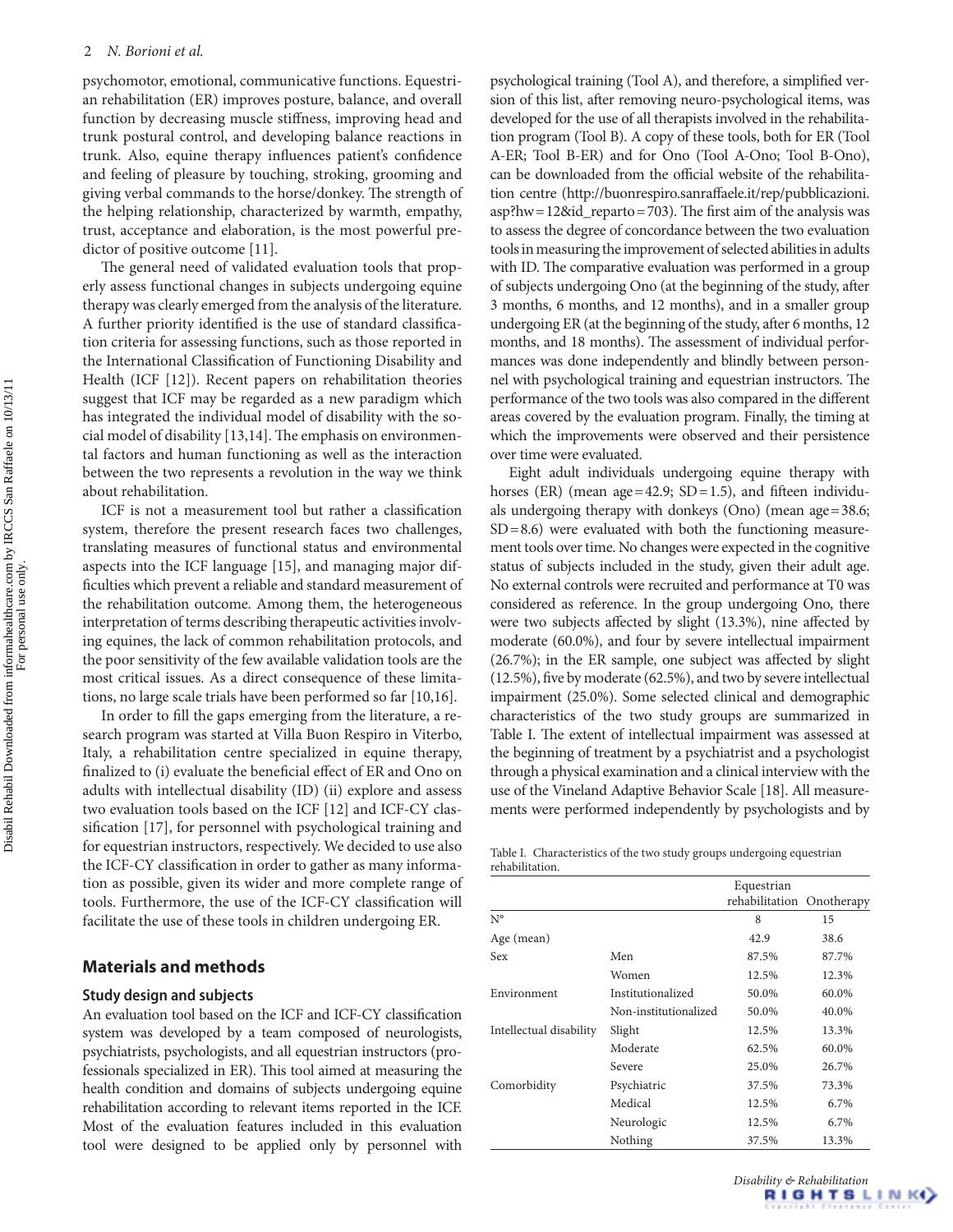therapists of the rehabilitation team at Villa Buon Respiro. All subjects included in the research group or their tutors gave the authorization to process personal data.

# **Evaluation tools development and description**

After identifying the specific goals of the ER and Ono, the rehabilitation team proceeded to select those ICF and ICF-CY codes that best describe the functions and domains of the rehabilitation with horses and donkeys. The codes identified were operationally declined into specific items relating to the rehabilitative activities carried out at Villa Buon Respiro. The codes of the psychologists' tool (Tool A) are very detailed, mainly of 4 levels, while those of the instructors' tool (Tool B) are more comprehensive, mostly of 3 levels. The rehabilitation team also followed the ICF-CY qualifiers, by considering those from 1 to 4 in a decreasing scale. The qualifier "0" was assumed to mean no impairment, so it was not included into the tools.

Regarding ER, the Tool A-ER consists of 68 items overall. Ten of them were included to assess the area of autonomy, 20 the motor-praxis area, 7 the neuro-psychological area, 17 the affective-relational area, 5 the mental cognitive area, and 9 to assess communication. Tool B-ER is composed of 22 items overall, which excluding the neuro-psychological area, stated in a more global and general way the same areas (Appendix 1).

As regards Ono, the Tool A-Ono consists of 60 items overall, 10 of which assess autonomy, 11 the motor-praxis area, 7 the neuro-psychological area, 18 the affective-relational area, 4 the mental cognitive area, and 10 assessing communication. The Tool B-Ono is composed of 13 comprehensive items described in the Appendix 2.

The list of the areas evaluated was compiled according to definitions traditionally used at Villa Buon Respiro (although the global reference paradigm was the ICF-CY classification) to simplify the participation of all professionals figures involved, especially in the building of the equestrian instructors' tool.

#### **Equine therapy**

The equine rehabilitation program is designed to recover and/ or develop (1) interpersonal interactions capacity by involving the internal motivation, openness to experience and control of emotions of the person and (2) mental functions by involving memory, psychomotor, higher-level cognitive and language functions. The rehabilitation aim is to achieve the best level of autonomy, both on individual and societal perspectives, improving self-esteem and enhancing communication/interactions with others.

The equine rehabilitation treatment is based on two programs, with horses and donkeys.

#### *Therapy with horses (ER)*

Inspired by the findings from the International Congress on ER in 1982, the rehabilitation program is articulated into three phases (1) hippotherapy, (2) equestrian re-education through riding and vaulting, and (3) pre-sporting riding. The rehabilitation program implemented at Villa Buon Respiro included a fourth stage, the horse carousel, which replaced the original athletic stage.

*Equestrian re-education*: It is characterized by a first phase of approaching and a second one of learning with the final aim of controlling the horse and making the person able to perform the riding alone. These steps allow to rehabilitate cognitive, emotional and psychomotor functions through harness care, horse cleaning and relationship with the horse.

*Pre-sporting riding*: The person develops the awareness of riding as a sport. That means not only performance and competitiveness, but also a special relationship with the horse and the full participation in riding activities along with non-intellectual impaired people and interactions with the outside world.

*Horse carousel:* Villa Buon Respiro's choice to replace the athletic stage with the horse carousel was made to ensure a real integration of the rehabilitated individuals. Differently from a competition, the horse carousel allows disabled people to work and perform together with other riders experiencing in this way, a real integration.

### *Therapy with donkeys (Ono)*

This therapy uses the gentle nature of the donkey to facilitate the recovery of spontaneous communication. This makes it an effective treatment especially, for people with affective and emotional disorders.

The rehabilitation program is scheduled into three stages: (1) approaching and contact; (2) interaction with donkey; (3) making donkey respond to command.

### **Statistical methods**

The agreement between two group of raters, i.e. psychologists and instructors, was measured with the Cohen's κ coefficient. According to Landis and Koch [[19\]](#page-7-9), if κ is smaller than 0.00, there is no agreement; values between 0.01 and 0.40 suggest a slight or fair agreement; between 0.41 and 0.60, a moderate agreement, while for values greater than 0.61, the agreement is substantial. κ equal to 1 indicates perfect concordance.

To evaluate the effect of equine therapies, we defined one index that quantifies the change of subjects' performance over baseline, i.e. the baseline relative improvement,  $\Delta_{\text{Ba}}$ . This statistics represents − in each area of the evaluation scheme − the mean improvement during the period of treatment, i.e.

$$
\Delta_{\text{Ba}} = \sum_{s=1}^{n_s} \frac{\Delta_{\text{Bas}}}{n_s}
$$

where,

$$
\Delta_{\text{Bas}} = \frac{F_{\text{as}} - I_{\text{as}}}{I_{\text{as}}} \times 100
$$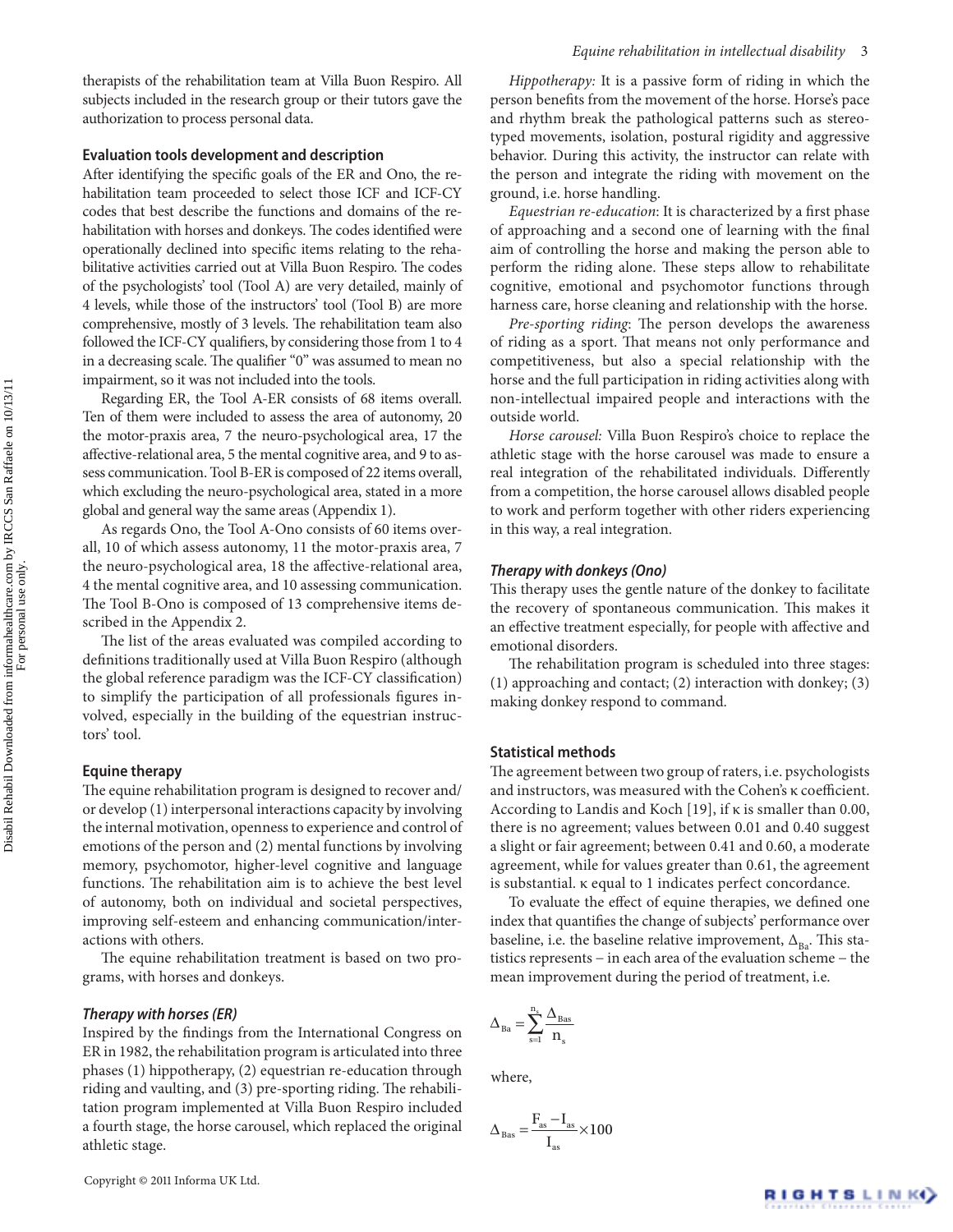where,

$$
F_{as} = \sum_{i=1}^{n_a} max(p_s) \text{ and } I_{as} = \sum_{i=1}^{n_a} pb_{is}
$$

and,  $i=item$ ;  $a=area$ ;  $s=subject$ ;  $p=score$ ;  $pb=baseline$ score.

A linear regression model was fitted to each therapy and each group of raters to determine the treatment performance over time within and between areas. Scatter plot and quantilequantile plot confirmed the normality of residuals. The time when a individual achieved the maximum score, per each item, was considered to evaluate the timing of the treatment effects. The persistence of these effects was evaluated according to the average frequency of subjects achieving their maximum score, and described with time-line plots.

The critical limit for significance was fixed at 5%. The software used for the analysis was SPSS V.13.0 (SPSS Inc., Chicago, IL, USA).

## **Results**

#### **ER**

The overall agreement between the psychologists' and the instructors' evaluation scores was rather slight, although in the cognitive area, the  $\kappa$  coefficient reached the value  $K=0.279$   $(p=0.001)$ . The poorest concordance was in the motorpraxis  $(K=0.122, p=0.001)$  and in the affective-relational  $(K=0.154, p=0.001)$  areas. The instructors gave lower scores to individual performance, except for the autonomy area. No comparison between the two evaluators was possible for the neuro-psychological and communication areas, since the instructor's tool did not include these parameters.

A general improvement was observed in subjects undergoing rehabilitation with horses ([Figure 1](#page-3-0)). In particular, the psychologists observed significant improvements in autonomy ( $\Delta_{Bau}$ =31.4%, p=0.001), motor-praxis ( $\Delta_{Bm-p}$ =18.5%, p=0.035), affective-relational ( $\Delta_{Ba-e}$ =33.7%, p < 0.001), and cognitive ( $\Delta_{\text{Bcog}}$  = 41.6%, p < 0.001) areas. On the other hand, the instructors recorded improvements in autonomy ( $\Delta_{\text{Bau}}$ =39.9%,  $p < 0.001$ ), affective-relational ( $\Delta_{Ba-e}$ =26.7%, p=0.002), and cognitive ( $\Delta_{\text{Bcoy}}$  = 55.2%, p < 0.001) areas. Considering the areas of major psychological pertinence, an improvement over baseline was observed in neuro-psychological area ( $\Delta_{Bn-p}$ =38.6%, p < 0.001), while no evidence of improvement was reached in the communication area ( $\Delta_{\text{Bcom}} = 8.8\%$ ; p=1.000).

The distribution of subjects' performances over the study period showed that 75% of individuals reached their best performance in most areas after 12 months of therapy. The only exception concerns the psychologists, which found the highest frequency of subject reaching the maximum score before 6 months in communication and affective-relational areas



<span id="page-3-0"></span>Figure 1. Relative improvement over baseline ( $\Delta_{\rm RO}$ %) by group of raters and area (\*p < 0.05; \*\*p < 0.01). (A) The improvement relative to the equestrian rehabilitation (ER). (B) The improvement relative to the onotherapy (Ono).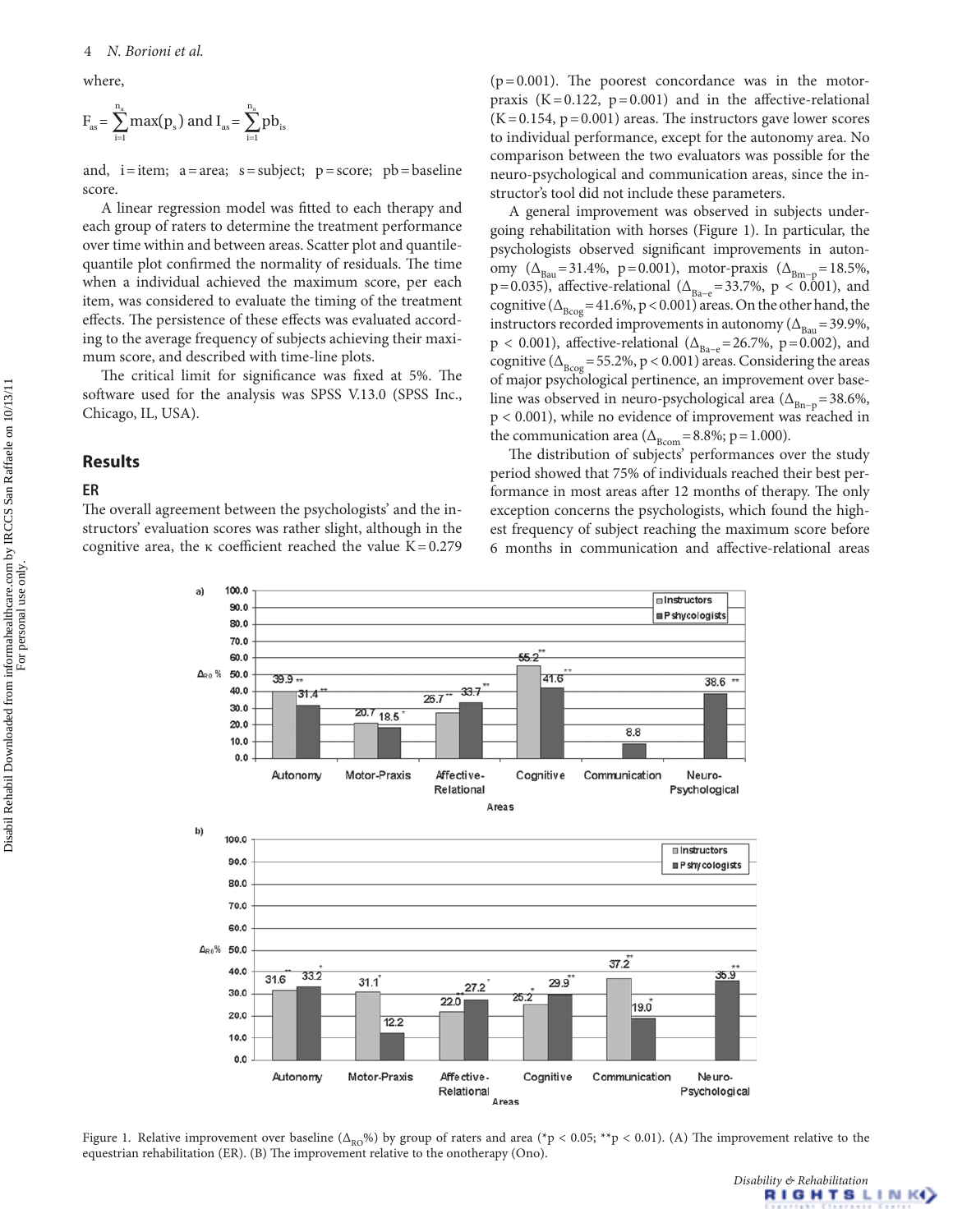Table II. Frequency distribution of eight subjects undergoing equestrian rehabilitation according to the moment when they reach the maximum score, by group of raters and by area.

|                      |                 | Baseline |      | 6 months |      | 12 months |      | 18 months |
|----------------------|-----------------|----------|------|----------|------|-----------|------|-----------|
| Areas                | Number of items | %        | $\%$ | % cum.   | $\%$ | $%$ cum.  | $\%$ | % cum.    |
| Instructors          |                 |          |      |          |      |           |      |           |
| Autonomy             | 3               | 29.2     | 8.3  | 37.5     | 41.7 | 79.2      | 20.8 | 100.0     |
| Motor-praxis         | 7               | 47.5     | 7.5  | 55.0     | 32.5 | 87.5      | 12.5 | 100.0     |
| Affective-relational | 8               | 37.5     | 14.1 | 51.6     | 35.9 | 87.5      | 12.5 | 100.0     |
| Cognitive            | $\overline{4}$  | 43.8     | 9.4  | 53.1     | 25.0 | 78.1      | 21.9 | 100.0     |
| Psychologists        |                 |          |      |          |      |           |      |           |
| Autonomy             | 10              | 46.3     | 18.8 | 65.0     | 16.3 | 81.3      | 18.8 | 100.0     |
| Motor-praxis         | 19              | 59.9     | 12.5 | 72.4     | 15.8 | 88.2      | 6.6  | 94.7      |
| Neuro-psychological  | 6               | 35.4     | 25.0 | 60.4     | 29.2 | 89.6      | 10.4 | 100.0     |
| Affective-relational | 17              | 62.5     | 14.7 | 77.2     | 11.8 | 89.0      | 11.0 | 100.0     |
| Cognitive            | 5               | 45.0     | 15.0 | 60.0     | 22.5 | 82.5      | 17.5 | 100.0     |
| Communication        | 7               | 78.6     | 12.5 | 91.1     | 1.8  | 92.9      | 7.1  | 100.0     |

Cum, cumulative.



<span id="page-4-0"></span>Figure 2. Trend over time of subjects performance, by area, rehabilitation protocol, and group of raters (A, Autonomy; B, Motor-praxis; C, Neuropsychological; D, Affective-relational; E, Cognitive; F, Communication). (A) and (B) The trend assessed for the ER, respectively by instructors and psychologists. (C) and (D) The trend assessed for the Ono respectively by instructors and psychologists.

(Table II). However, a significant improvement of mean scores was registered by both groups of evaluators in all areas after 6 months from the start of rehabilitation treatment ([Figure 2](#page-4-0)).

#### **Onotherapy**

The agreement between psychologists and instructors ranged from slight to fair in the six areas considered. The area with the highest concordance was communication  $(K=0.283, p=0.001)$ , while the motor-praxis area showed the poorest inter-rater concordance (K=0.006, p=0.429), with psychologists providing a much higher score for motor-practical ability. Instructors systematically rated the individual abilities lower.

The relative improvement versus baseline is shown by group of raters and by area in [Figure 1](#page-3-0). Both groups of raters reported a statistically significant improvement of individuals' skills during treatment in all areas except motor-praxis, where the psychologists didn't report a significant improvement  $(\Delta_{Bm-p} = 12.2\% , p = 0.103)$ . The psychologists also reported a higher improvement in the autonomy, affective-relational and cognitive areas, while instructors scored higher improvements in motor-praxis and communication. The smaller number of subjects undergoing Ono resulted in a smaller number of statistically significant results.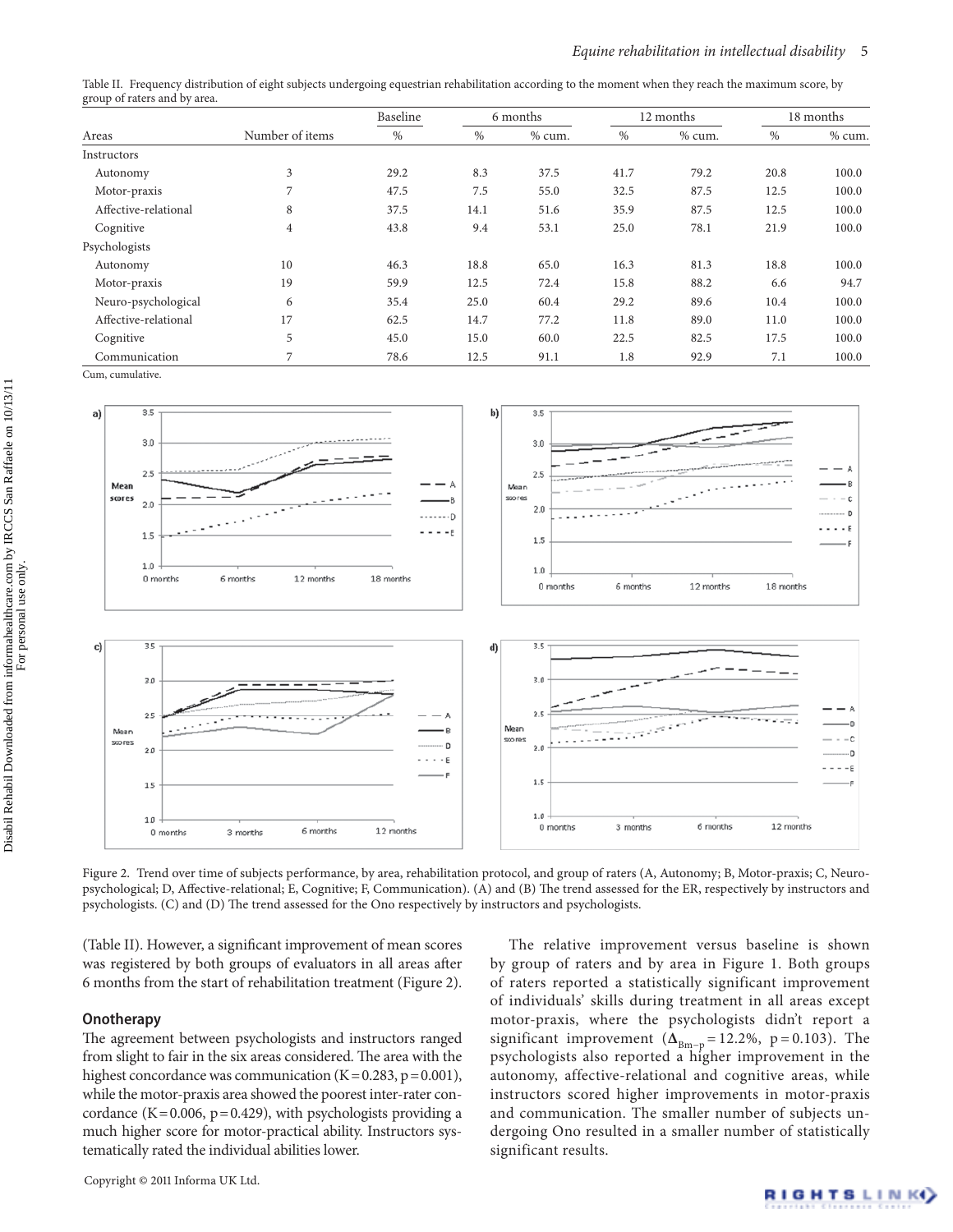Table III. Frequency distribution of 15 subjects undergoing onotherapy according to the moment when they reach the maximum score, by group of raters and by area

| $\epsilon$           |                 | Baseline<br>3 months |      | 6 months |      | 12 months |      |          |
|----------------------|-----------------|----------------------|------|----------|------|-----------|------|----------|
| Areas                | Number of items | %                    | $\%$ | % cum.   | $\%$ | % cum.    | %    | $%$ cum. |
| Instructors          |                 |                      |      |          |      |           |      |          |
| Autonomy             | 2               | 40.0                 | 40.0 | 80.0     | 3.3  | 83.3      | 16.7 | 100.0    |
| Motor-praxis         |                 | 46.7                 | 33.3 | 80.0     | 13.3 | 93.3      | 6.7  | 100.0    |
| Affective-relational | 5               | 50.7                 | 18.7 | 69.3     | 9.3  | 78.7      | 21.3 | 100.0    |
| Cognitive            | 3               | 51.1                 | 26.7 | 77.8     | 8.9  | 86.7      | 13.3 | 100.0    |
| Communication        | 2               | 46.7                 | 10.0 | 56.7     | 3.3  | 60.0      | 40.0 | 100.0    |
| Psychologists        |                 |                      |      |          |      |           |      |          |
| Autonomy             | 10              | 34.7                 | 28.0 | 62.7     | 27.3 | 90.0      | 10.0 | 100.0    |
| Motor-praxis         | 10              | 68.5                 | 12.1 | 80.6     | 6.1  | 86.7      | 4.2  | 90.9     |
| Neuro-psychological  | 6               | 45.6                 | 24.4 | 70.0     | 21.1 | 91.1      | 8.9  | 100.0    |
| Affective-relational | 18              | 59.6                 | 17.0 | 76.7     | 13.7 | 90.4      | 8.1  | 98.5     |
| Cognitive            | 4               | 38.3                 | 11.7 | 50.0     | 30.0 | 80.0      | 20.0 | 100.0    |
| Communication        | 10              | 67.3                 | 14.7 | 82.0     | 6.7  | 88.7      | 11.3 | 100.0    |

Further parameters to be evaluated were the timing in which the improvements were observed, and their persistence over time. The majority of subjects reached their maximum improvement 3 months after the start of the therapy almost in each area for both group of raters (Table III). Two exceptions were observed in the affective-relational and communication areas, the instructors registered the individual maximum score 12 months after the start of therapy, 21% and 40% of subjects, respectively. On the other hands, the psychologists scored the best performance in the cognitive areas after 6 months of treatment. To further explore the timing of subjects' best performance, we set the moment when the 75% of subjects reached the maximum score as a threshold. For both group of raters and for most areas, this value was reached at 3 months, with a few exceptions, i.e. according to instructors, the maximum score in the affective-emotional and relational area was reached at 6 months, and in the communication area, 12 months after the start of the rehabilitation program. On the other hand, the psychologists measured the maximum score in the autonomy, neuro-psychological and cognitive areas after 6 months of treatment (Table III).

As far as persistence is concerned, according to the instructors, the improvements remained constant after the third month with the exception of the communication area, whereas the psychologists reported a constant increment in most areas until 6 months. A different trend was observed in the motor-praxis area, with stable scores up to sixth month, followed by a rapid decrease, and for the communication area, with scores decreasing from 3 to 6 months and then increasing again up to 12 months ([Figure 2\)](#page-4-0).

# **Discussion**

Equine rehabilitation successfully rehabilitates people with intellectual and learning disabilities. The horse/donkey movement and the non-clinical environment improve not only physical but also mental, social, communication, and behavioral outcomes. Disabled people often develop a bond with the horse/donkey that alleviates feelings of loneliness and isolation.

The need of a reliable evaluation of benefits from ER on physical and cognitive abilities of subjects with ID is a leading priority in the field. The assessment of suitable outcomes to quantify the improvement, and the development of validated tools of evaluation, are the two major milestones. In this manuscript, we presented the results of a double analysis comparing psychologists and equestrian instructors, as well as and ER vs. Ono.

The first aim of the study was to evaluate the beneficial effect of equine rehabilitation with horse and donkey on physical and psycho-social performances of adults with ID.

The study results showed that both psychologists and instructors recorded a significant improvement in the autonomy, cognitive and affective-relational areas in ER. These findings confirmed the suitability of the tool developed by the authors to register behavioral changes in the study subjects, as well as the beneficial effect of treatment. Furthermore, the study provided a basic information useful for the planning of individual rehabilitation programs, which is the time required to get the treatment effect. The highest performance was reached after 12 months of therapy with the exception of the communication and affective-relational areas rated by psychologists which found the best performance before 6 months.

As regards Ono, the evaluation of psychologists and instructors was quite different. The psychologists recorded significant improvements in autonomy, affective-relational and cognitive areas, in contrast with the instructors scores, which emphasizes the improvement in the motor-praxis and communication areas. The highest improvement was reached for both raters at 3 months with a few exception. As far as the persistence of benefits over time is concerned, the instructors reported a constant increasing trend after the third month, while the psychologists after 6 months.

The results of this study showed that both horse and donkey therapies help disabled people to become more aware of the surrounding environment, thanks to the consistent reaction of the animal to patient's actions. This controlled interaction allows the patient to engage his mind and to lengthen the attention span and focus. Horse and donkey also provide positive acceptance and increase confidence and self-esteem in the patient which enhances the level of participation.

The difficulty of measuring the effect of equine rehabilitation, along with the need of standard classification criteria for assessing outcomes, was the second aim of the study. Two new measurement tools, based on the ICF-CY classification,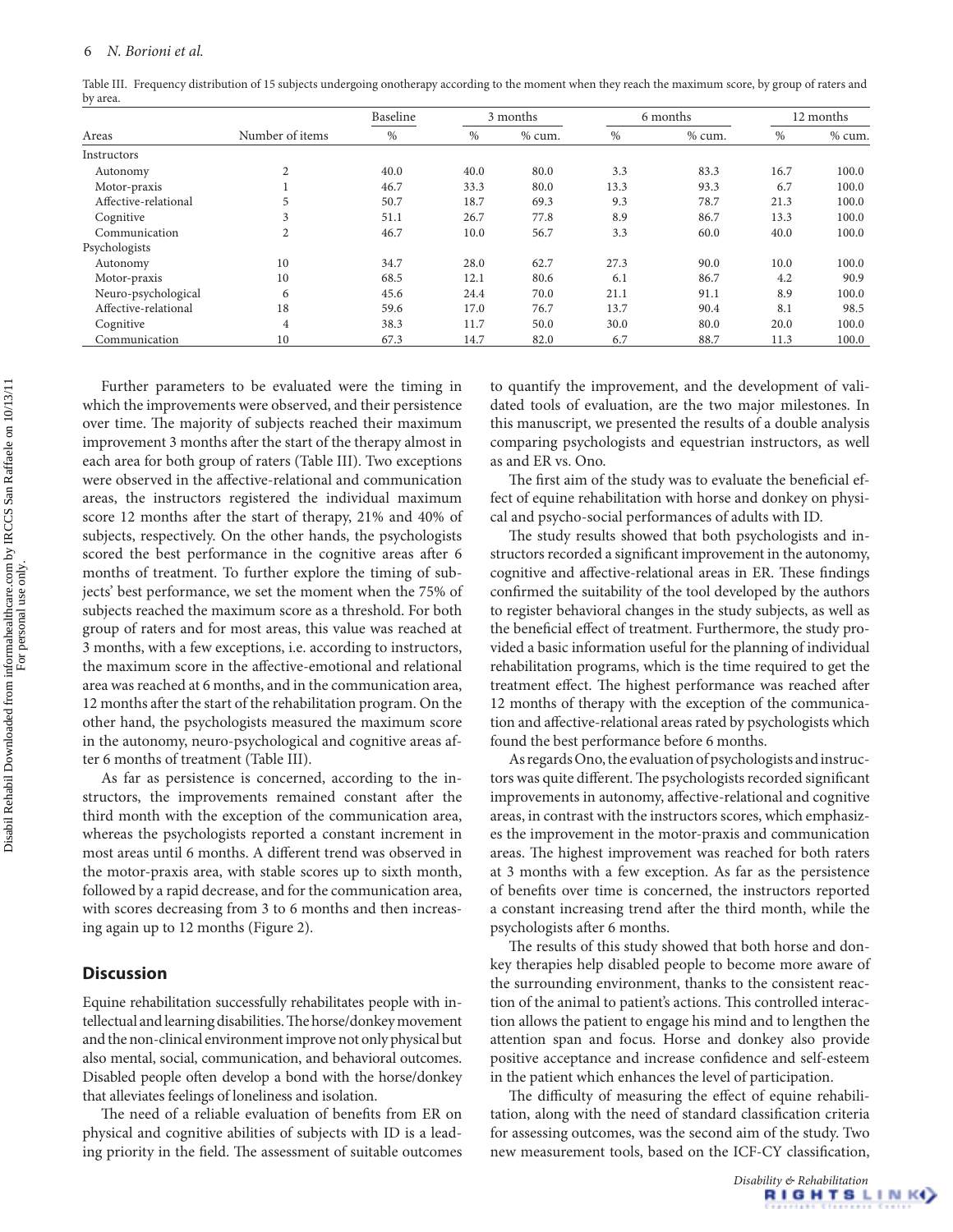were developed for the use of the equestrian rehabilitative team, under the assumption that validation procedures are a fundamental part of rehabilitation programs, and that all the personnel should be involved in this activity. As a first step, the two tools developed to be applied by psychologists (Tool A) and the simplified version of this schedule (lacking of the neuro-psychological items) for all the rehabilitation team (Tool B), were tested. The simpler version of the tool was validated by measuring the degree of concordance between the two evaluation teams. Regarding horse therapy, the agreement between psychologists' and instructors' tool resulted rather slight, except for the cognitive area, where the concordance was fair  $(K=0.28)$ . The instructors showed the trend to give lower scores than psychologists, except for the autonomy area. Regarding donkey therapy, the agreement ranged from slight to fair and the score trend was the same with the instructors giving lower scores. The area with the highest concordance was communication  $(K=0.28)$ .

The results showed that the protocol developed for psychologists was more sensitive and complete than that designed for instructors, given the specific expertise of raters. However, routine practice is usually performed by instructors, and the validation of a measurement tool suitable for this group would represent a valuable means in the planning and evaluation of the equine rehabilitation programs. The results showed the presence of a slight agreement between psychologists and instructors in detecting individual improvements during the treatment, although there was a certain discordance concerning the degree of improvement. It's to underline that the number of items of the instructors' measurement tool was much smaller than the psychologists' one (i.e. respectively 2 items vs. 10 items in the communication area and 10 items vs. 19 in the motor-praxis area). One of the basic assumption of the study was to adopt the ICF to assess functional status, treatment monitoring, and outcome measurement. The ICF is WHO's framework for measuring health and disability at both individual and population levels, and it is endorsed as the International standard to describe and classify health and disability. The choice of using this classification, besides technical advantages of a validated procedure, provides results concerning health outcomes and disability management which are immediately available to the International Scientific Community.

The study is affected by some limitations. The sample size was small, and the subjects were not randomly assigned to groups, and no control group was enrolled. Additional adjustments, such as, the use of a larger number of items in the instructors' form, and the selection of psychological items that showed the best sensitivity, are needed to increase the agreement between the two tools.

# **Conclusion**

The results of this research demonstrated improvement in the general autonomy and social integration of subjects with mental and neuro-motor disabilities undergoing horse and donkey therapy. ER and Ono produced benefits respectively at six and 3 months in the large majority of subjects, and benefits persisted over time. The use of the ICF classification system makes the results provided by the present study comparable with other international researches, and in-line with the WHO approach, by increasing the possibility of an evidence based evaluation of the equine rehabilitation.

Both equine therapies appeared to be valid treatments for mental and neuro-motor rehabilitation. The study showed that Ono may be considered as a suitable alternative to equestrian therapy for adults with ID. The measurement tools proposed here proved to be a suitable approach to measuring ER and Ono outcome, although further improvements are required. The two study groups were followed for a slightly different period of time, i.e. 18 months those undergoing equestrian therapy, and 12 months those undergoing Ono. This difference did not affect the interpretation of results, since the peak of rehabilitation results was reached in all settings and areas within the first 12 months of treatment, and performances tended to level off after the first 12 months of treatment.

# **Acknowledgments**

The authors thank the Angelucci Family, the president of San Raffaele S.p.A. Carlo Trivelli, the Scientific Director Massimo Fini, and the Operating Director of Villa Buon Respiro Bruno Mereu for making possible this research. Special thanks to the Medical Director Natale Santucci for his support, and to Dr. Patrizia Reinger Cantiello for her collaboration in the development of the onotherapy treatment. We acknowledge the contribution of the Villa Buon Respiro equestrian rehabilitation team: Mauro Perelli, Elisabetta Zetari, Cristina Lucchesi, Tania Sacconi, Valentina Toti, Elisa Bersaglia. The help of Candida Nastrucci in translating evaluation tools is recognized.

*Declaration of interest***:** The authors report no conflicts of report.

#### **References**

- 1. Hallberg L. Walking the way of the horse: Exploring the power of the horse-human relationship. New York, NY: Universe, Inc; 2008.
- 2. Butt EG. NARHA–Therapeutic riding in North America in Engel BT (Ed.): Therapeutic riding I: Strategies for instruction, Part 1. Durango, CO: Barbara Engel Therapy Services; 1998.
- 3. Bieber N. Horseback riding for individuals with disabilities: A personal historical perspective. In: Engel BT, (Ed.) Therapeutic riding I: Strategies for instruction, Part 1. Durango, CO: Barbara Engel Therapy Services 1998.
- 4. McGee MC, Reese NB. Immediate effects of a hippotherapy session on gait parameters in children with spastic cerebral palsy. Pediatr Phys Ther 2009;21:212–218.
- 5. Debuse D, Gibb C, Chandler C. Effects of hippotherapy on people with cerebral palsy from the users' perspective: A qualitative study. Physiother Theory Pract 2009;25:174–192.
- 6. Snider L, Korner-Bitensky N, Kammann C, Warner S, Saleh M. Horseback riding as therapy for children with cerebral palsy: Is there evidence of its effectiveness? Phys Occup Ther Pediatr 2007;27:5–23.
- 7. Sterba JA. Does horseback riding therapy or therapist-directed hippotherapy rehabilitate children with cerebral palsy? Dev Med Child Neurol 2007;49:68–73.
- 8. Murphy D, Kahn-D'Angelo L, Gleason J. The effect of hippotherapy on functional outcomes for children with disabilities: A pilot study. Pediatr Phys Ther 2008;20:264–270.
- <span id="page-6-0"></span>9. Lechner HE, Kakebeeke TH, Hegemann D, Baumberger M. The effect of hippotherapy on spasticity and on mental well-being of persons with spinal cord injury. Arch Phys Med Rehabil 2007;88:1241–1248.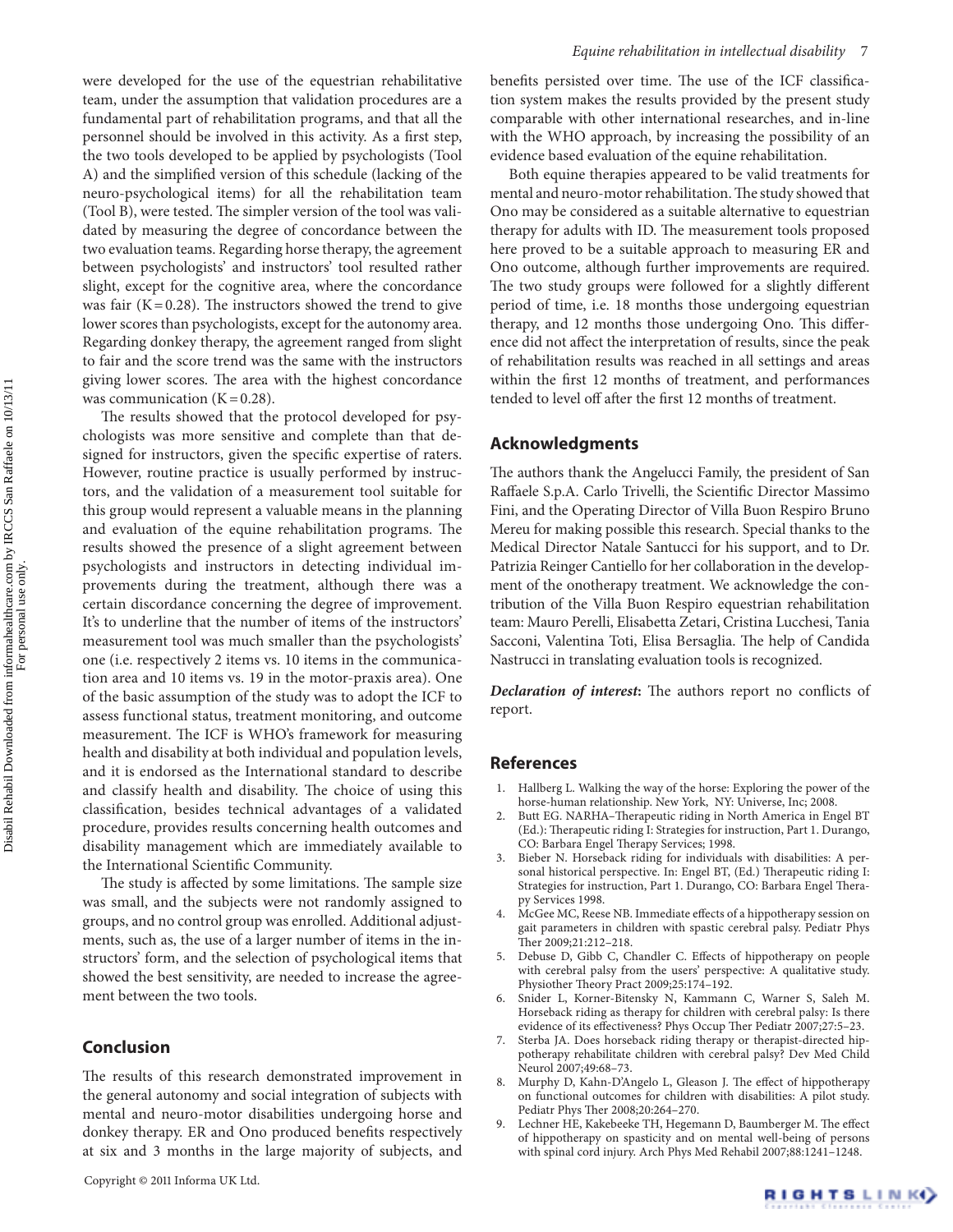- 8 *N. Borioni et al.*
- <span id="page-7-0"></span>10. Silkwood-Sherer D, Warmbier H. Effects of hippotherapy on postural stability, in persons with multiple sclerosis: A pilot study. J Neurol Phys Ther 2007;31:77–84.
- <span id="page-7-1"></span>11. Schultz PN, Remick-Barlow GA, Robbins L. Equine-assisted psychotherapy: A mental health promotion/intervention modality for children who have experienced intra-family violence. Health Soc Care Community 2007;15:265–271.
- <span id="page-7-2"></span>12. World Health Organization (WHO), International Classification of Functioning, Disability and Health–ICF. Geneva: WHO Press; 2001.
- <span id="page-7-3"></span>13. Graham S, Cameron I. Towards a unifying theory of rehabilitation. J Rehabil Med 2011;43:76–77.
- <span id="page-7-4"></span>14. Reinhardt JD. ICF, theories, paradigms and scientific revolution. Re: Towards a unifying theory of rehabilitation. J Rehabil Med 2011;43:271–273.
- <span id="page-7-5"></span>15. Dejong G, Horn SD, Gassaway JA, Slavin MD, Dijkers MP. Toward a taxonomy of rehabilitation interventions: Using an inductive approach to examine the "black box" of rehabilitation. Arch Phys Med Rehabil 2004;85:678–686.
- <span id="page-7-6"></span>16. Debuse D, Chandler C, Gibb C. An exploration of German and British physiotherapists' views on the effects of hippotherapy and their measurement. Physiother Theory Pract 2005;21:219–242.
- <span id="page-7-7"></span>17. World Health Organization (WHO), International Classification of Functioning, Disability and Health. Children and Youth ICF-CY. World Health Organization Switzerland, Geneva; 2007.
- <span id="page-7-8"></span>18. Sparrow SS, Balla DA, Cicchetti DV. Vineland adaptative behavior scale. American Guidance Service. Circle Pines, MN: Springer; 1984.
- <span id="page-7-9"></span>19. Landis JR, Koch GG. The measurement of observer agreement for categorical data. Biometrics 1977;33:159–174.

Appendix I. Matching codes of Villa Buon Respiro program with ICF-CY (equestrian rehabilitation).

| Evaluation areas   |                |                         |              |                      | C <sub>2.2</sub>     | 7                | b1442        |
|--------------------|----------------|-------------------------|--------------|----------------------|----------------------|------------------|--------------|
| Villa Buon Respiro |                | Tool B-ER               |              | Affective-relational | D1                   |                  | <b>b126</b>  |
| rehabilitation     | Tool A-ER      | equestrian              |              |                      | D1.1                 |                  | b1265        |
| program            | professionals  | instructors             | ICF-CY       |                      |                      |                  | <b>b1266</b> |
| Autonomy           | A1             | $\overline{7}$          | <b>b140</b>  |                      | D2                   |                  | b1263        |
|                    |                | $\overline{7}$          | <b>b</b> 144 |                      |                      | $2 - 3 - 4 - 14$ | d7103        |
|                    | A1.1           |                         | d5404        |                      | D <sub>2.1</sub>     |                  | b1304        |
|                    | A1.2           | 9                       | b1141        |                      |                      |                  | b1521        |
|                    | A1.3           | 9                       | b1144        |                      |                      | $2 - 3 - 4 - 14$ | d7103        |
|                    | A1.4           | 18-19-20-21             | b176         |                      | D3                   |                  | b1520        |
|                    |                | $8 - 10 - 22$           | <b>b7601</b> |                      | D <sub>4</sub>       | $1 - 6 - 11$     | <b>b1264</b> |
|                    |                |                         | d4752        |                      |                      | $1 - 11$         | b1301        |
|                    |                |                         | d4758        |                      |                      | $1 - 5$          | d9201        |
|                    | A1.5           |                         | d5308        |                      | D <sub>4.1</sub>     | $1 - 6 - 11$     | b1264        |
|                    | A2             | $2 - 3 - 14$            | d7400        |                      |                      | $1 - 11$         | b1301        |
|                    | A2.1           | $2 - 3 - 14$            | d7203        |                      |                      | 11               | d480         |
|                    | A2.2           | $2 - 3 - 14$            | d7200        |                      | D4.2                 | $1 - 6 - 11$     | <b>b1264</b> |
|                    | A2.3           | $2 - 3 - 14$            | d7201        |                      |                      |                  | <b>b1300</b> |
| Motor-praxis       | B1             |                         | d4154        |                      | D <sub>5</sub>       | $\mathbf{2}$     | d7100        |
|                    | <b>B1.2</b>    |                         | d4154        |                      | D5.1                 | 14               | d7400        |
|                    | <b>B1.3</b>    |                         | <b>b770</b>  |                      | D <sub>6</sub>       | 3                | d7504        |
|                    | <b>B1.4</b>    | $8 - 10 - 12 - 13 - 15$ | <b>b760</b>  |                      | D6.1                 | 3                | d9201        |
|                    |                | $15 - 16 - 17$          | b147         |                      | D6.2                 | 3                | d7202        |
|                    | <b>B1.41</b>   |                         | <b>b260</b>  |                      | D6.3                 | 3                | d7204        |
|                    | B1.42          | $15 - 16 - 17$          | b147         |                      | D7                   |                  | d6506        |
|                    | B1.43          | $15 - 16 - 17$          | b147         |                      |                      | $\overline{4}$   | d7108        |
|                    | <b>B1.44</b>   | $15 - 16 - 17$          | b147         |                      | $\mathbf{D}8$        | $2 - 3 - 4 - 14$ | d7203        |
|                    |                | $15 - 22$               | b7601        |                      | D9 (for b 1253 D9.1- |                  |              |
|                    | <b>B1.45</b>   |                         | d415         |                      | D9.3 and for         |                  |              |
|                    | B <sub>2</sub> |                         | d4109        |                      | b 1265 D9.2-D9.4)    |                  | b1253        |
|                    | <b>B2.1</b>    | $12 - 13$               | d455         |                      |                      | $2 - 3 - 4$      | <b>b126</b>  |
|                    | <b>B2.2</b>    | $12 - 13$               | d455         |                      |                      |                  | b1265        |
|                    |                |                         | (Continued)  |                      |                      |                  | (Continued)  |

Appendix I. (Continued) Evaluation areas Villa Buon Respiro rehabilitation program Tool A–ER professionals Tool B–ER equestrian instructors ICF-CY B3 (B3.1-B3.11- B3.12-B3.13) 8 d1550 8-10-12-13-15 b7600 B3 (B3.2-B3.21- B3.22-B3.23-B3-24) 8 b176 d1551 d4402 B4 2-3-4 b1801 B5 15-16-17 d1473 B5.1 Qualitative B6 16-17 b1470 B7 15-16-17 b1472 B7.1 8-15 b7602 Neuro-psychological C1 7 b1401 d160 C1.1 7 b1402 C1.2 7 b1400 d161 C1.3-C1.31-C1.32 Qualitative C2 7 b1440 19-20-21 d2201 C2.1 7 b1441 19-20 d2200 C2.2 7 b1442 Affective-relational D1 b126 D1.1 b1265 b1266 D2 b1263 2-3-4-14 d7103 D2.1 b1304 b1521 2-3-4-14 d7103 D3 b1520 D4 1-6-11 b1264 1-11 b1301 1-5 d9201 D4.1 1-6-11 b1264 1-11 b1301 11 d480 D4.2 1-6-11 b1264 b1300 D5 2 d7100 D5.1 14 d7400 D6 3 d7504 D6.1 3 d9201 D6.2 3 d7202 D6.3 3 d7204 D7 d6506 4 d7108 D8 2-3-4-14 d7203 D9 (for b 1253 D9.1- D9.3 and for b 1265 D9.2-D9.4) 2-3-4 b1253 b126 b1265

*Disability & Rehabilitation*